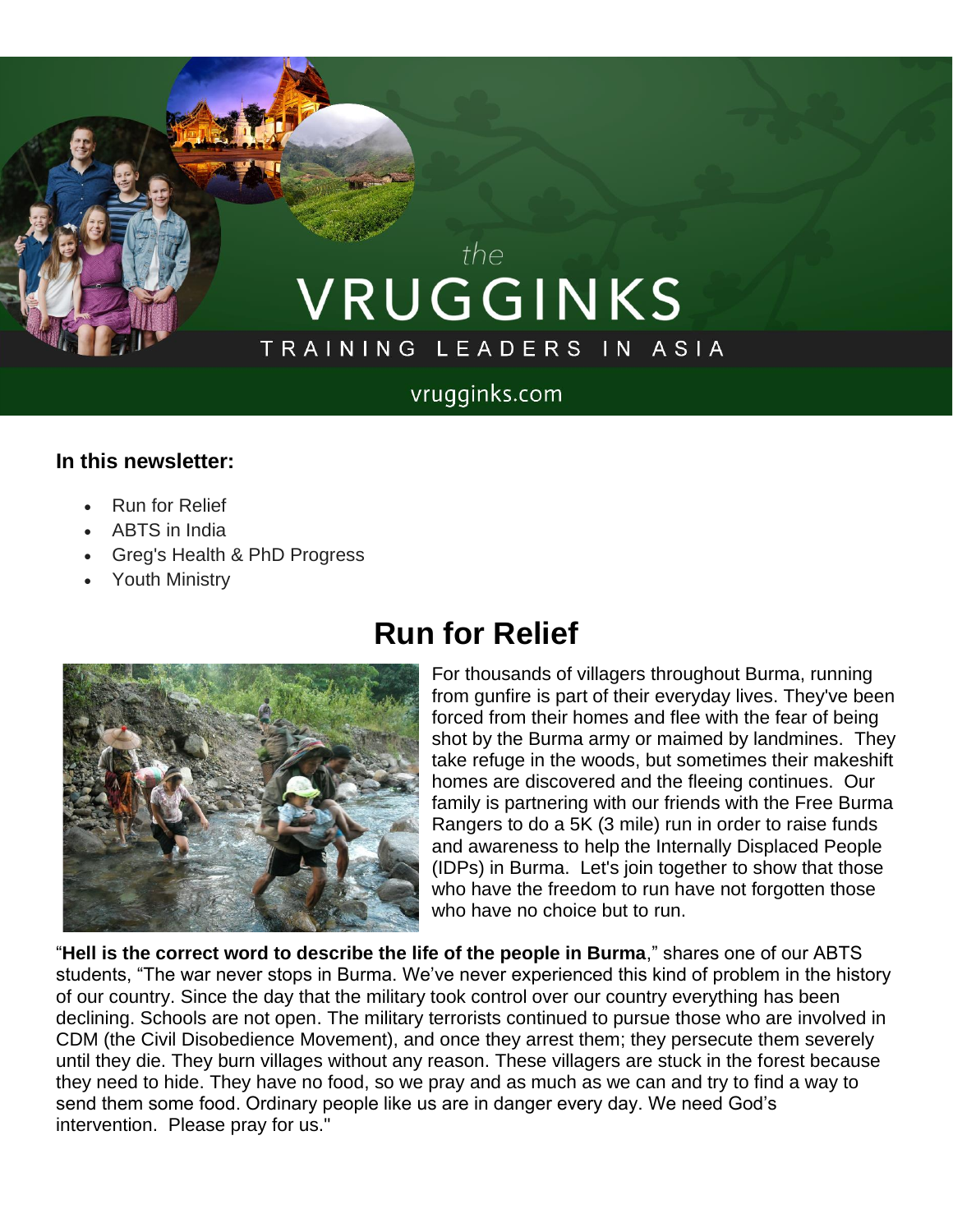#### **If you would like to make a donation to help IDPs in Burma, please do two things:**

1) [Click](https://www.freeburmarangers.org/donations2/?fbclid=IwAR3fKhU6hjBQc8TwXPNd7RLWVChGgA9VKojK4BgtllZN5qZzP_acigSn1ZU) here to give directly to the Free Burma Rangers. When you follow the link you'll also be able to read more about this special organization.

2) Please [email Rachel](mailto:rachelvruggink@gmail.com?subject=FBR%20Donation) and let her know you chose to make a donation and the amount you gave. This will encourage our family's hearts, especially our four kids (ages 14, 13, 8, and 7) who are all participating in the 5K to raise funds for the IDPs in Burma.



# **ABTS in India**

In February Asia Biblical Theological Seminary (ABTS) held its first face-to-face class in Delhi since the start of the pandemic. Students have been sharing how the Hermeneutics course helped them understand the importance of investing time in observing the Word of God before jumping to interpretation and application. In addition ABTS is discussing starting two more teaching sites in other regions of India. Our hope is that we will be able to schedule several more face-to-face classes before the



end of the year, and perhaps ABTS as a whole will be able to return to a somewhat "normal" class schedule by 2023.

## **Greg's Heath & PhD Progress**



Greg's health continues to remain stable. He's getting better slowly but surely. He's still experiencing swelling from the blood clot in his right leg and some extreme sensitivity in his hands and feet, so those are some ways you can be specifically praying for his recovery this month.

Over the month of February Greg worked on the exegesis of the 38 passages in Ecclesiastes that use "hevel" to better understand specifically how the

word is used and the context surrounding it. The title of Greg's PhD dissertation will be *Breath Metaphors in Ecclesiastes* and by the time he's done the book will be 90,000-110,000 words (basically the size of a 400 page novel). It's a huge undertaking and we so appreciate your prayers for him as he catches up on his PhD work this semester.